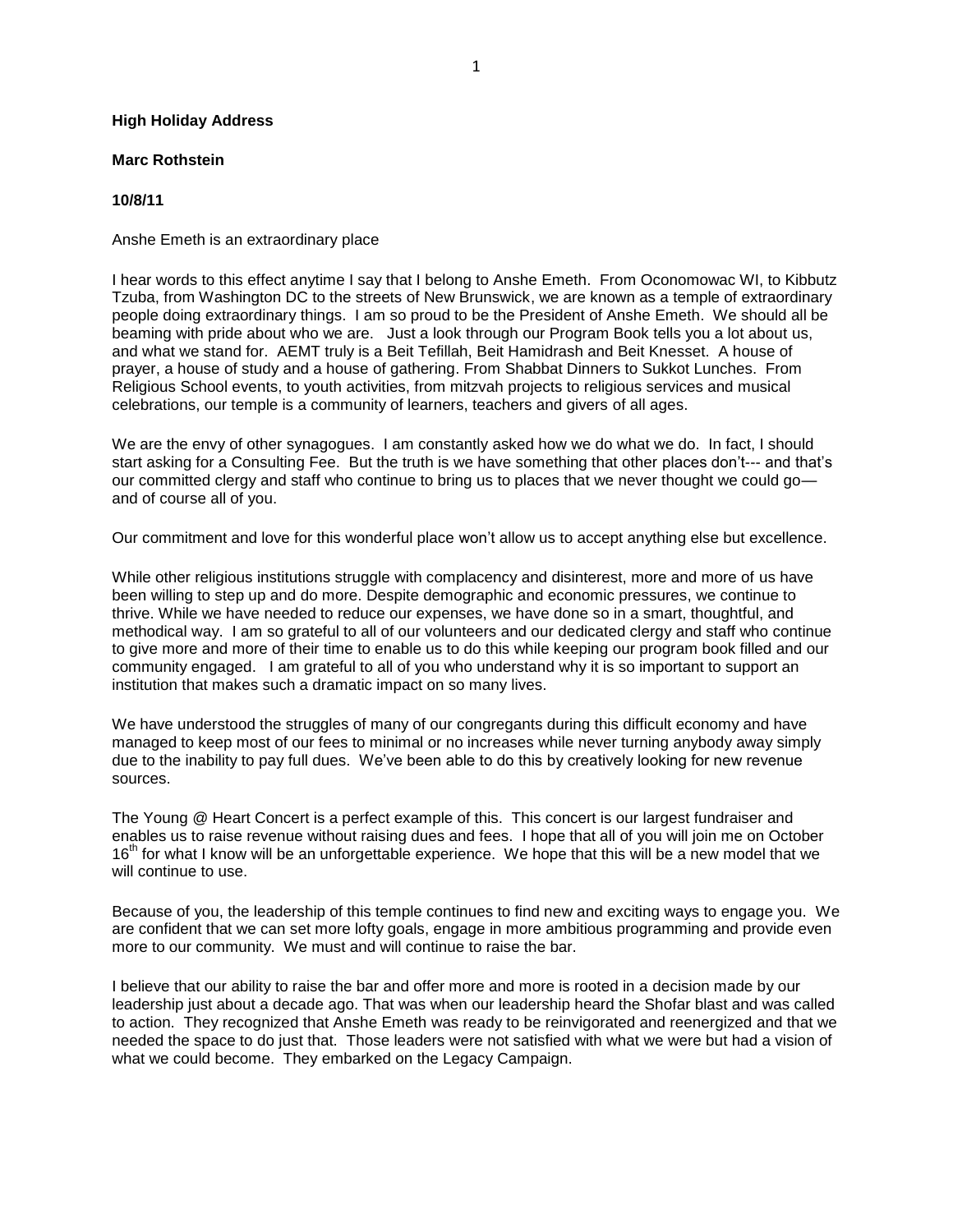They had the lofty goal of raising \$10M to remodel our existing space, add new exciting spaces for us to have room to grow, and put us on sound financial ground by growing our endowment. I want to thank all you who committed to the legacy campaign. By all accounts, this campaign was a rousing success.

Once testamentary gifts are paid, our endowment will be in a better position to meet our needs in the future.

This beautiful building is one to be proud of. This sanctuary is a breathtaking and inspirational place to pray and share in life-cycle events. It is a testament to our love of God and the importance of prayer in our lives. We are reminded of this when we sing Mah Tovu during Rosh Hashanah Services

*Ma tovu ohalekha Ya'akov, mishk'notekha Yisra'el..*

*How lovely are your tents, O Jacob, your dwelling places, O Israel!* 

*As for me, O God abounding in grace, I enter your house to worship with awe in Your sacred place.*

*I love your house, Eternal One, the dwelling-place of Your glory;*

I hope you feel the awe as you enter ---what a sacred dwelling place we have for ourselves and for our future generations

Most importantly Anshe Emeth is more than a building, it is a community. The new space has enabled us to grow. It has allowed us to engage in Jewish life in new and exciting ways. Incredibly the additional space is filled almost every day. On any given day every room is filled with activity. In fact, on a recent Saturday, somebody came up to me and told me how he had difficulty finding a parking spot. My response: "that's great to hear".

I don't think that anybody can deny that we are reaping the rewards of the Legacy campaign. As Anshe Emeth—people of truth, I need to share with you--the truth; once we were completed with this campaign and the last of the commitments were paid, we found ourselves with remaining debt.

While the debt was a little higher than previously anticipated, it was not a surprise. During the course of the campaign, and understanding the financial needs to complete the project, the congregation authorized a long- term loan. We understood that at some point this loan would either need to be paid off or be converted to a long term mortgage.

Through refinancing and restructuring of our loan, we reduced our costs and gave ourselves some time to decide on our next steps.

We knew, though, that we really only had one option. Sure, we could go down the path that other synagogues have gone down: the "Stick your Heads in the Sand and do a lot of praying" strategy. But, when that strategy failed, and the bill came due, these institutions were forced to cut staff, which led to the slashing of programming. They had no choice but to raise dues and fees. They were so focused on their own plight that they could no longer help those in need.

The results were obvious—with reduced programming and increased fees, membership dropped and new members stopped joining as the reasons to belong became less compelling.

These synagogues could no longer meet the needs of their congregants. I hope you can all see that this strategy is not worth the risk.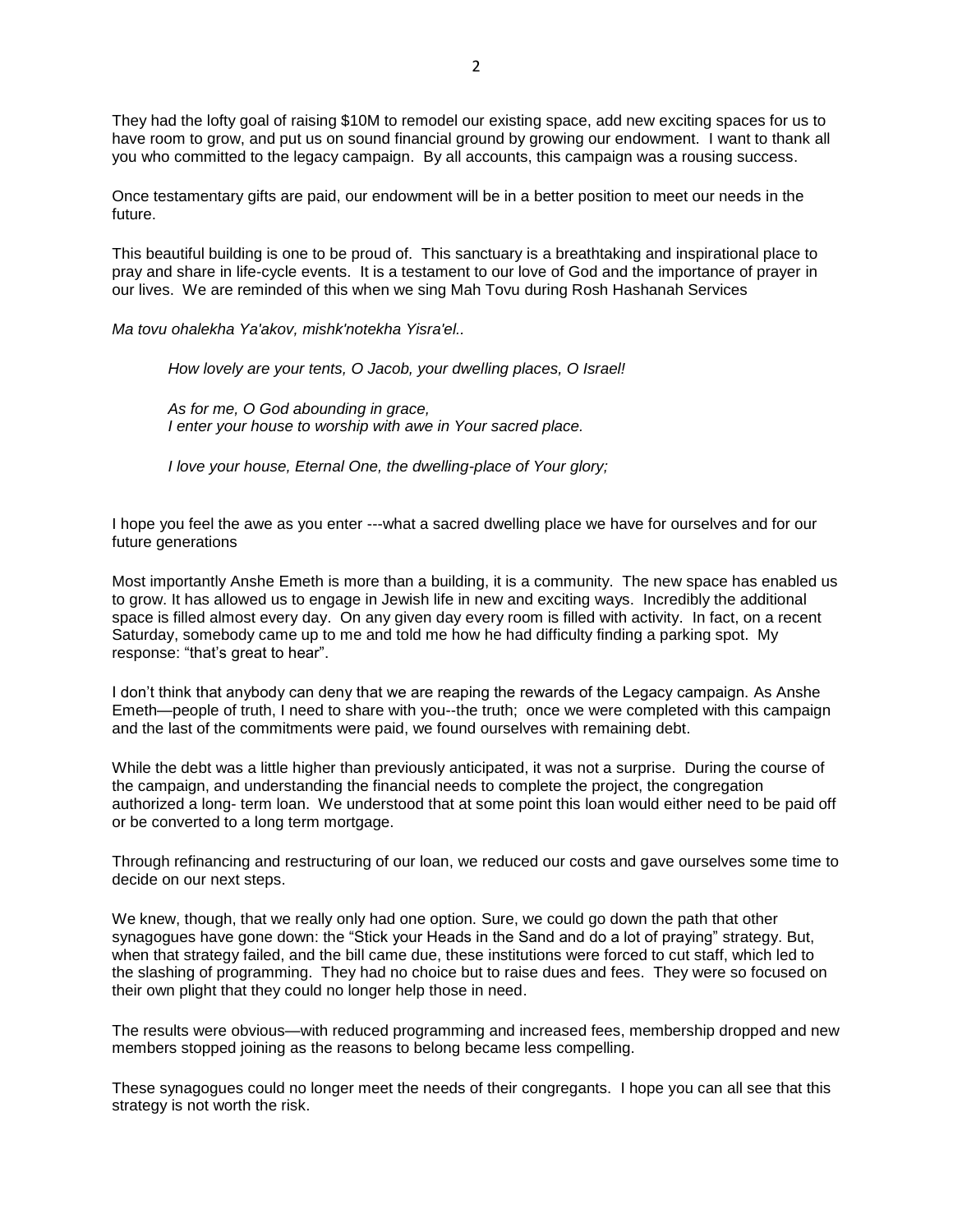AEMT leadership knew that this was not an option. We knew that we needed to pay off this loan. So just about two years ago, with loan maturity date still 4 years away, your leadership recognized, like those before us, that our responsibility extended beyond the years that we serve in our leadership roles and that we needed to not only manage the present, but look to the future. We needed to raise funds to ensure the elimination of this debt. We understood that it was not the best economic conditions to embark on this type of endeavor. But we also understood that we had no choice. We needed to be proactive and not wait until it was too late. We understood that without the funds coming in, our operating fund would need to absorb this additional burden. A burden that would strangle us. A burden that would require us to make difficult, short-sighted decisions that would ultimately prevent Anshe Emeth from being Anshe Emeth.

We needed to fulfill the Promise that the Legacy of our previous campaign would be one of growth, beautification and strength, not one of debt

We kicked off the quiet phase of what we are calling the "Promise Campaign". The Board enthusiastically endorsed this campaign and then "walked the walk" by being amongst the first to make financial commitments. Thanks to the tireless dedication of the Promise Campaign Committee chaired by Marvin Zektzer and Gerry Horn, we held parlor meetings, made phone calls, and met one on one with many of our temple families. Most found our case to be compelling, and thanks to the generosity of some of you; we were able to meet close to 50% of our goal. We are so thankful to those who have already stepped up by making a financial commitment. This commitment has enabled us to continue to pay down the debt without having to draw a single dollar from our operating fund.

We've certainly come a long way, and made a significant dent in our debt, but we have more work to do to truly meet our goal. So like the Shofar blast 10 years ago, there is now another call to action.

Today I ask us to help complete the Promise we made and participate in committing to raise an additional \$1.5M to pay-off the remaining debt.

Ok—now take a deep breath--

I know what some of you are thinking—I can't believe he's discussing this issue on this day, and believe me I struggled with this decision. I was nervous about sharing this with you today. So it should give you a sense of the importance. However we would not be fiscally responsible if I did not share with you the financial reality of the mortgage, and why we must deal with this now. So on this day that we ask for forgiveness, I ask you to forgive me today but help me tomorrow.

I also know that this information has caught many of you by surprise, and I understand that you have lots of questions. Over the next weeks, there will be more extensive communication about this initiative.

We pledge to you full transparency, there is nothing to hide.

I ask that you take the call from our committee and listen to what we have to say. We hope to answer all of your questions. While we can't guarantee that all of you will accept the answers, we hope you understand that there really is only one solution. We ask that you participate generously in this solution.

And in the end, we can't dwell on the past; we must all be part of helping to secure the future.

On this day of reflection though, I do ask that we look to the past one more time. Close your eyes and reflect on what Anshe Emeth has meant to you. Reflect on the warm embraces during your times of celebration, and the shoulders to cry on during your times of pain. Reflect on life-long friendships and life changing opportunities for you and your children.